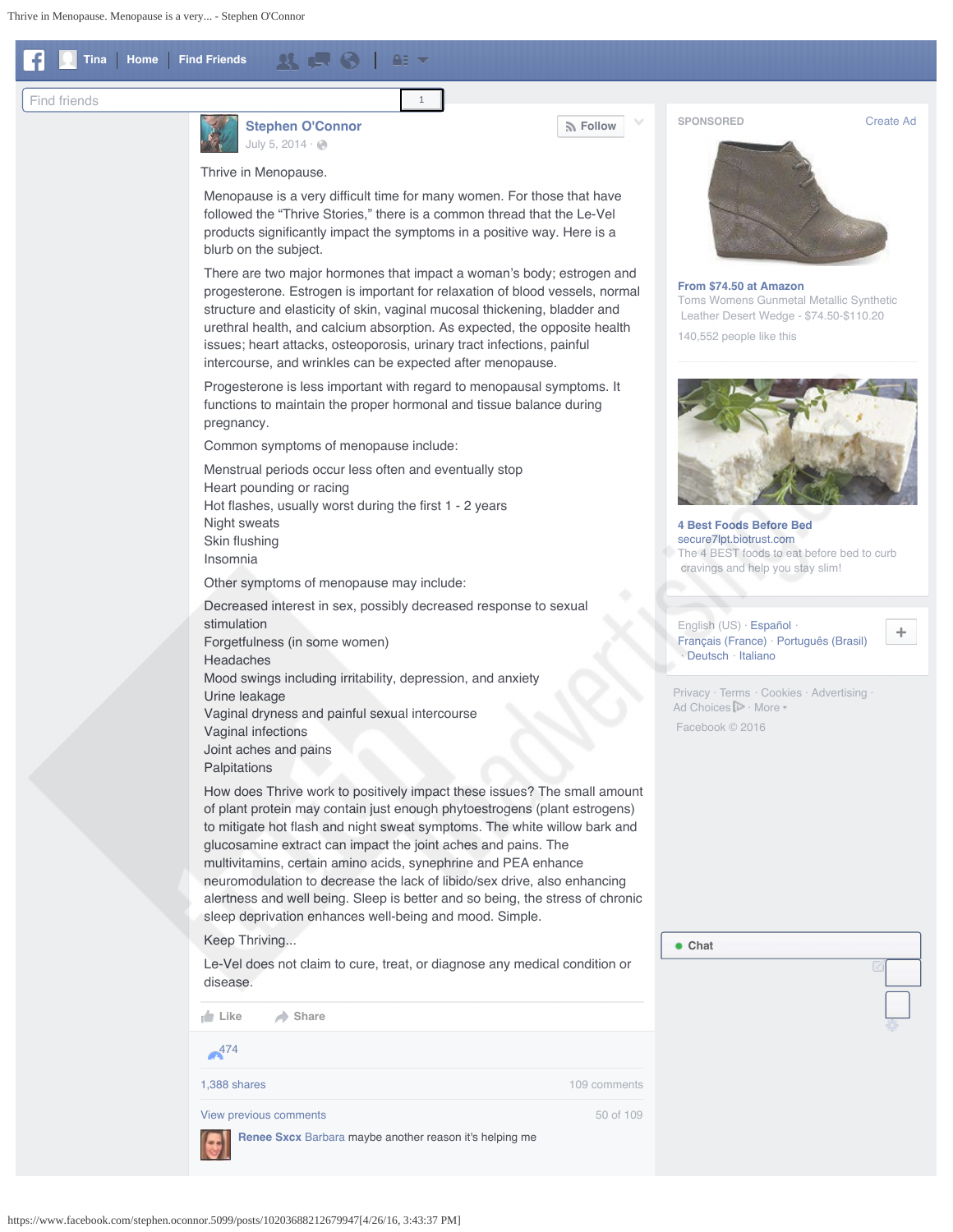Thrive in Menopause. Menopause is a very... - Stephen O'Connor

| June 30, 2015 at 11:09pm $\cdot$ Like                                                                                                                                                                                                                                               |
|-------------------------------------------------------------------------------------------------------------------------------------------------------------------------------------------------------------------------------------------------------------------------------------|
| <b>Jennifer Flynn Kathy Partin</b>                                                                                                                                                                                                                                                  |
| July 5, 2015 at 3:24pm $\cdot$ Like                                                                                                                                                                                                                                                 |
| <b>Mandy Digges Liles</b> Kenneth Klug - for your mom                                                                                                                                                                                                                               |
| July 5, 2015 at 4:54pm $\cdot$ Like                                                                                                                                                                                                                                                 |
| <b>Heather Hjelmstrom Thank you for sharing!! Meri Rhyman Savage Sophia</b><br>Flynn Gutierrez Kimberly Gehrke Aaron Hjelmstrom add this to your personal<br>knowledge (")                                                                                                          |
| July 5, 2015 at 7:51pm Like $\cdot$ 1                                                                                                                                                                                                                                               |
| Meri Rhyman Savage Teri Dodds Rhyman read this!                                                                                                                                                                                                                                     |
| July 5, 2015 at 7:54pm Like $\cdot$ 1                                                                                                                                                                                                                                               |
| <b>Krista Deupree Sparks</b> Cathy Rice James have you read this????                                                                                                                                                                                                                |
| July 18, 2015 at 10:02am $\cdot$ Like                                                                                                                                                                                                                                               |
| <b>Krista Deupree Sparks Thrive is Amazing!!!</b>                                                                                                                                                                                                                                   |
| July 18, 2015 at 10:02am $\cdot$ Like                                                                                                                                                                                                                                               |
| Cathy Ball Rice James Amazing for sure!! My hot flashes stopped after a<br>couple of weeks on Thrive!!                                                                                                                                                                              |
| July 18, 2015 at 10:09am $\cdot$ Like $\cdot$ $\rightarrow$ 1                                                                                                                                                                                                                       |
| <b>Maxine Oberle</b> Bout to see what happens when the menopause is forced<br>rather than just gradually slipped into can't wait to see how Thrive helps me<br>through this one. $\Box$                                                                                             |
| July 18, 2015 at 10:54am · Like                                                                                                                                                                                                                                                     |
| <b>Janet Hicks</b> After starting my Thrive experience I am having less hot flashes<br>and night sweatsnot completely gone yet but I am also new to Thrive. I am<br>liking the lack of emotional ups and downs and pretty sure my kids,grandkids<br>and husband are liking it too:) |
| July 18, 2015 at 4:56pm $\cdot$ Like $\cdot$ 1                                                                                                                                                                                                                                      |
| <b>RuthAnn Caldwell-Rhodes</b> Gay Bland, Carmen Bland Murphey Thought you<br>two would find this interesting.                                                                                                                                                                      |
| July 18, 2015 at 6:40pm · Like                                                                                                                                                                                                                                                      |
| <b>Christy Saucier</b> Renee Sheppard hey mom read this                                                                                                                                                                                                                             |
| 1 August 5, 2015 at 1:56pm $\cdot$ Like $\cdot$ 1                                                                                                                                                                                                                                   |
| <b>Kelly Adrianne Whitley Janade Sumner</b>                                                                                                                                                                                                                                         |
| August 27, 2015 at 8:46am $\cdot$ Like                                                                                                                                                                                                                                              |
| Dotty Heffner Knouse 6 months Thriving and no hot flashes! That OTC<br>supplement that I previously had taken that was suppose to help with that, did<br>NOTHING for me.                                                                                                            |
| January 26 at 7:13am $\cdot$ Like $\cdot$ $\cdot$ 1                                                                                                                                                                                                                                 |
| <b>Lindsey Christine Laura Cain Mooney</b><br>Chrissy Garbo Lewkowitz                                                                                                                                                                                                               |
| January 26 at 10:06am $\cdot$ Like $\cdot$ $\rightarrow$ 2                                                                                                                                                                                                                          |
| Jamie Michelle Hunt Stacy Hunt-Pebworth                                                                                                                                                                                                                                             |
| 1 <sup>1</sup> /January 26 at 10:26am · Like · 1                                                                                                                                                                                                                                    |
| Cindyk LoRusso Lvlife It has really helped me with a lot of these at this time.                                                                                                                                                                                                     |
| January 26 at 1:24pm $\cdot$ Like                                                                                                                                                                                                                                                   |
| Jamie Lyn Lambert Thank you!!                                                                                                                                                                                                                                                       |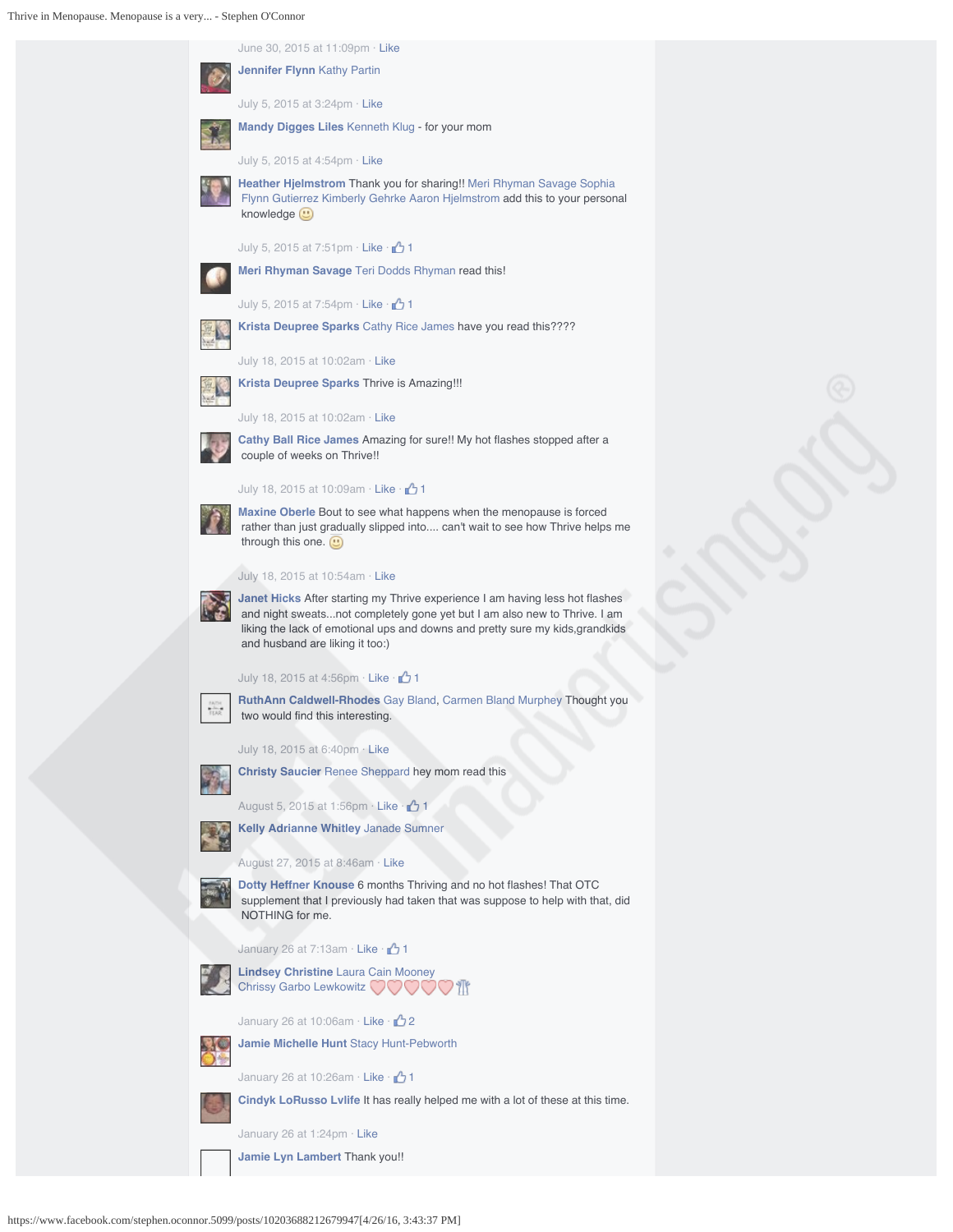